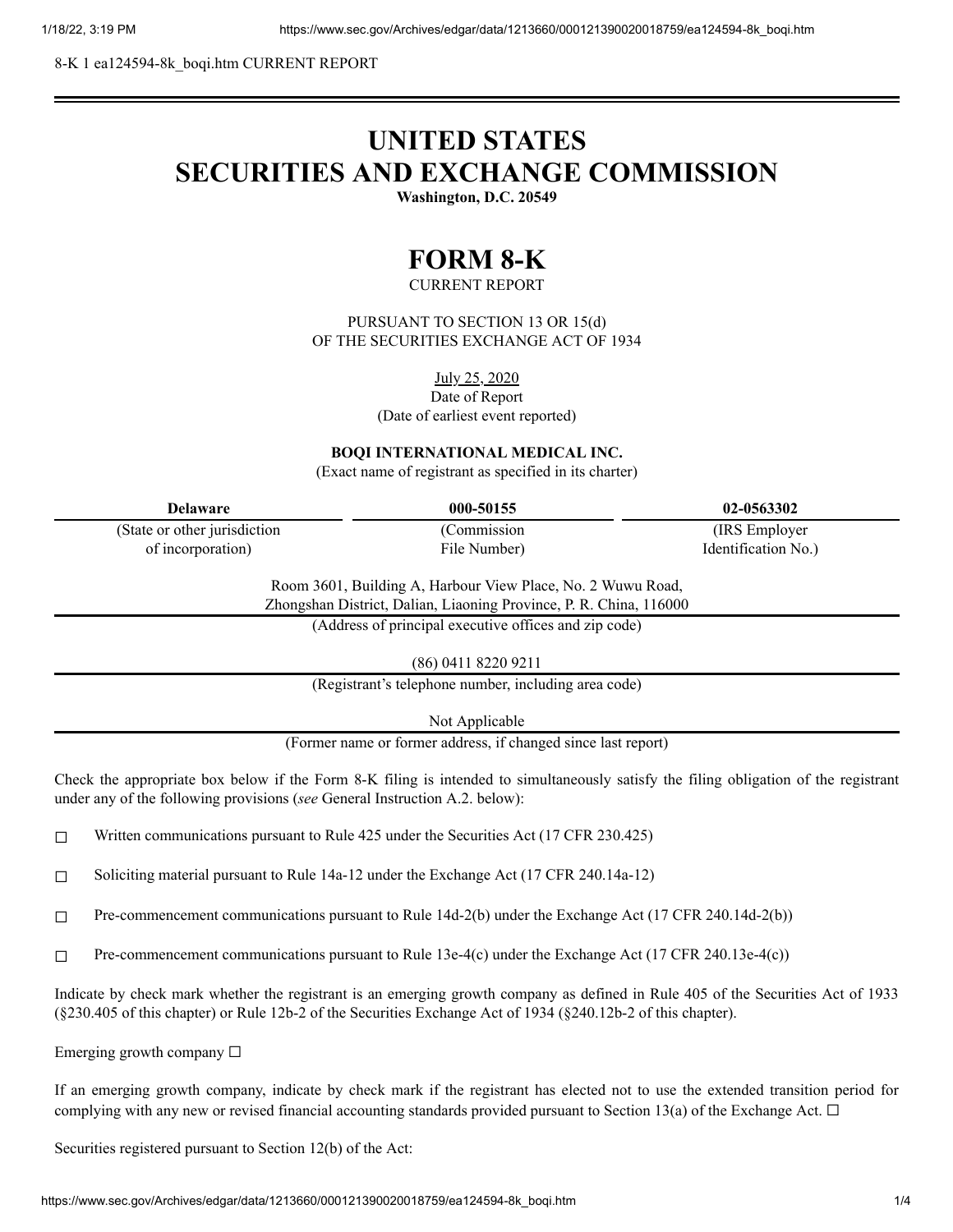| Title of each class             | <b>Trading Symbol(s)</b> | Name of each exchange on which |
|---------------------------------|--------------------------|--------------------------------|
|                                 |                          | registered                     |
| Common stock, \$0.001 par value | BIMI                     | NASDAO Stock Market            |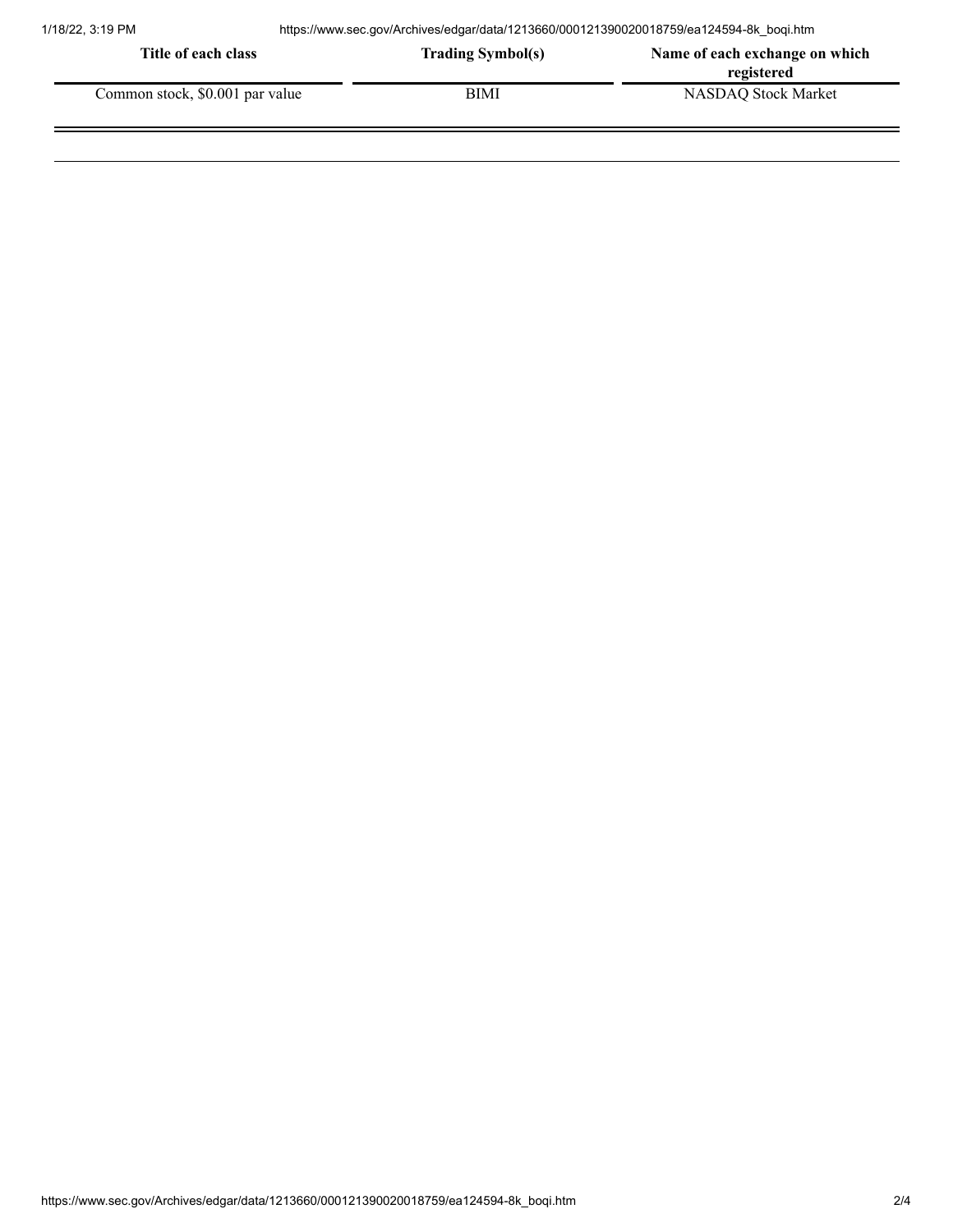### **Item 8.01 Other Events.**

Subsequent to the Annual Meeting of Shareholders held on July 24, 2020, the Registrant's Board of Directors appointed the following independent directors to serve as members of the audit, nominating and compensations committees.

| Committee                     | ⊡hair           | <b>Members</b>                  |
|-------------------------------|-----------------|---------------------------------|
| <b>Audit Committee</b>        | Mia Kuang Ching | Fengsheng Tan & Ju Li           |
| Nominating Committee          | Ju Li           | Mia Kuang Ching & Fengsheng Tan |
| <b>Compensation Committee</b> | Fengsheng Tan   | Mia Kuang Ching & Ju Li         |

The information under this Item 8.01 is deemed "furnished" and not "filed" under Section 18 of the Securities Exchange Act of 1934, as amended (the "Exchange Act"), or otherwise subject to the liability of that section, and shall not be incorporated by reference into any registration statement or other document filed under the Securities Act of 1933, as amended, or the Exchange Act, except as shall be expressly set forth by specific reference in such filing.

1